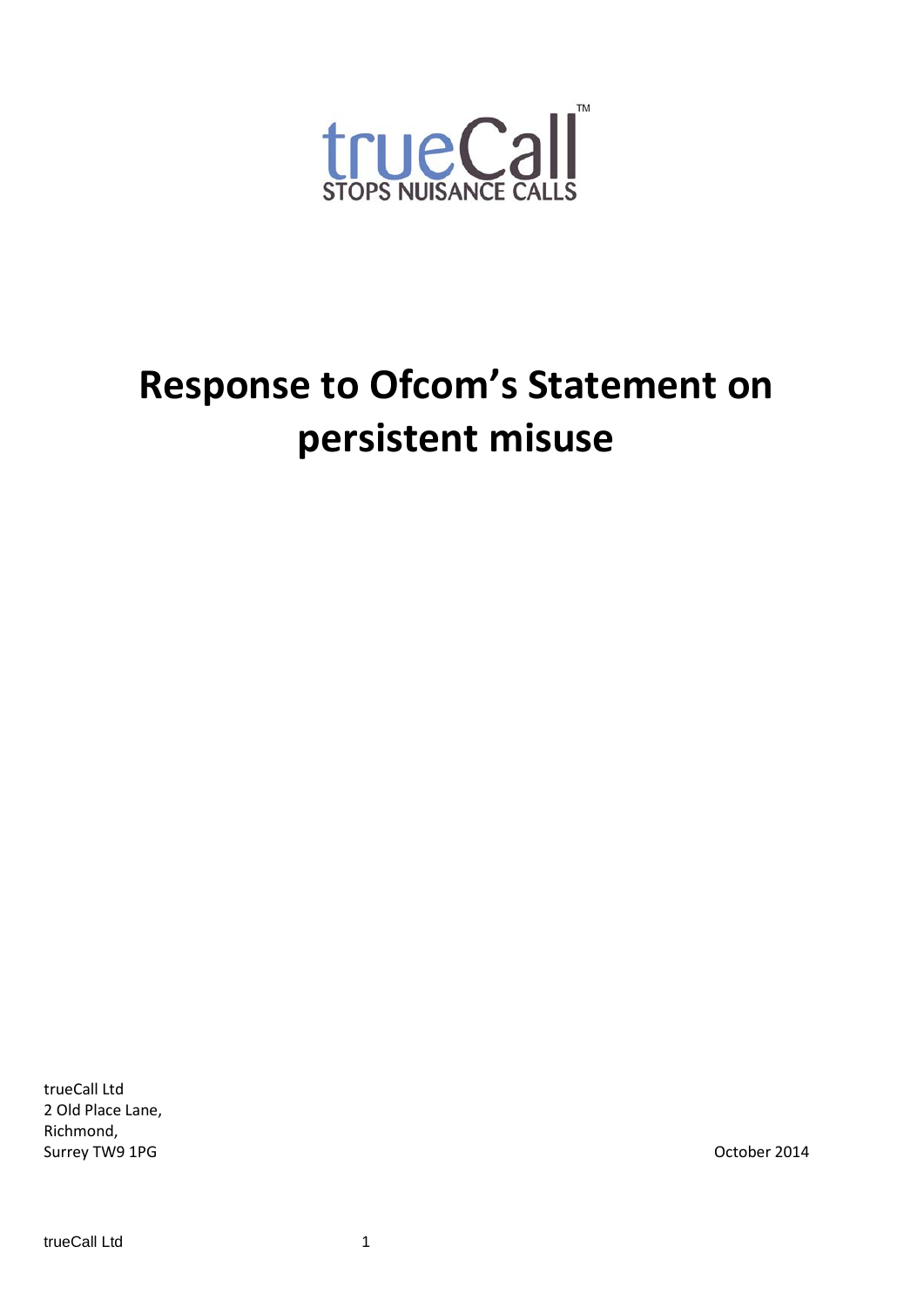#### **1. Introduction**

For the past 10 years we have been researching the issue of nuisance calls and campaigning for measures to block them. We have written a number of reports on the subject, and have acted as a consultant to the Telephone Preference Service. We have designed trueCall technology that is protecting 125,000 UK homes, and which, when independently tested, blocks 95%+ of nuisance calls.

#### **2. General points**

We welcome Ofcom's review of the Statement, and we believe that there is a lot more than can be achieved with it.

Our detailed suggestions are in Appendix A, but in summary:-

- 1. We believe that the failure of a call centre agent to properly identify who they are, and who they are calling on behalf of constitutes misuse. Many call centre agents just hang up when pressed to properly identify themselves - this is illegal behaviour under PECR but it is common practice, and we are not aware of any call centre that has ever been fined for doing this.
- 2. We believe that every telemarketing call should arrive with a valid returnable caller-ID. We do not accept that there is any legal barrier to Ofcom doing this as they have already stipulated that Caller-ID is mandatory for call centres that use automatic calling systems.
- 3. We believe that a public database of validated caller-IDs with full company details attached would be extremely valuable for consumers, regulators, customer service teams at telcos, and for private sector organisations who wish to help to alleviate the nuisance call problem.

In addition :-

- We welcome Ofcom's suggestion that if a call centre does present a Caller-ID this must be returnable, and the caller must be able to identify the caller and opt out of future calls. We do however have a concern that this could have an unintended consequence - if call centres were still allowed to withhold their Caller-ID they may opt to send no Caller-ID rather than take on additional obligations placed on them if they do forward a caller-ID.
- We believe that localised Caller-ID s are a misuse of the telecoms network. The only purpose of a localised Caller-ID is to deceive the called party into thinking that the call was from a local call centre when it wasn't. Even if the purpose of the call is completely legitimate, any deception about the origin of the call should not be allowed. Inauthentic caller-IDs are a growing problem, so any form of deceptive manipulation of Caller-ID should not be tolerated.
- We believe that the practice of call centres actively rotating Caller-ID s in order to hide the identity of the caller is a misuse of the network.

#### **3. Response to specific consultation questions**

#### **Question 1**

We would welcome views and evidence from stakeholders on (a) the main types of harm that consumers experience from nuisance calls in general and specifically in relation to silent and abandoned calls; and (b) how to measure the harm.

You may wish to consider the following points in your response:

- Evidence of changes in the nature and magnitude of the harm since we last reviewed the policy in 2010.
- Whether the harm differs across landlines and mobiles, consumers or the different types of calls (e.g. the time of day the call is received, whether it is a silent call or a live call).
- Types of harm other than wasted time and distress.
- Whether the distress caused by nuisance calls can be quantified and if so how.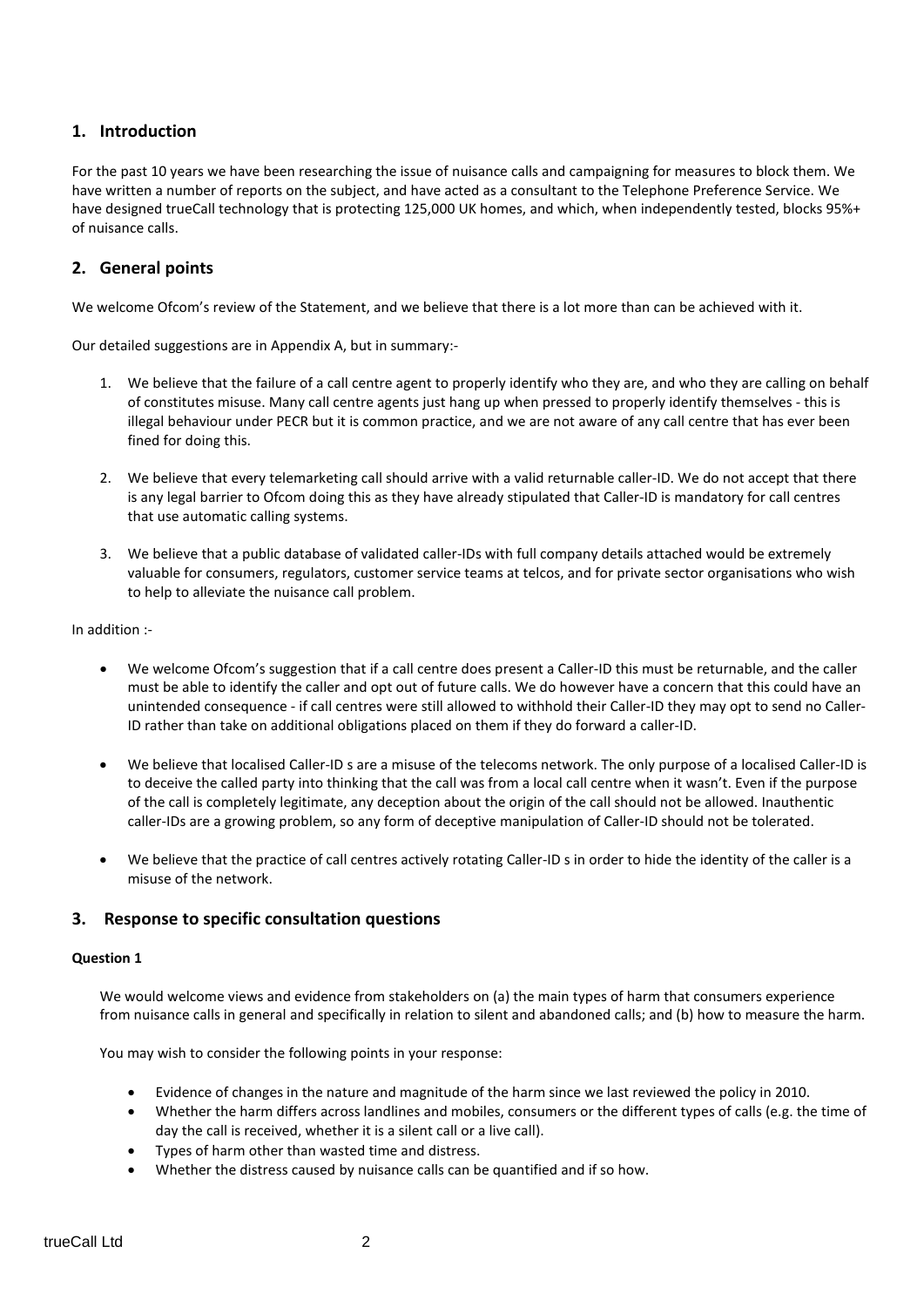- Evidence of how long it takes consumers to deal with silent and abandoned calls (e.g. X seconds or minutes to answer the phone, deal with the call, take steps to prevent further calls) and how that time should be valued.
- Views on the relationship between silent and abandoned calls and other call types

#### **Response**

We believe that the volume of nuisance calls received by consumers has increased considerably since the Statement was last amended. The increasing use of recorded message calls (robocalls) is a feature that was widely predicted.

There has been a significant increase in the incidence of nuisance calls to mobiles over this time because of reduced termination costs, but very little research is being done on this. Nuisance calls to mobiles can be received by young children, or can disturb subscribers who are abroad (when then typically have to pay a roaming charge of £1 to receive the call).

We have carried out a number of projects with Trading Standards teams around the country that have identified a number of types of harm from nuisance calls. These include:-

- Increased risk of financial harm a proportion of nuisance calls are scams, and a further proportion are some form of mis-selling. Estimates vary, but many believe that around 15% of nuisance calls fall into one of these categories. With the average amount lost to a scam being between £1,000 and £4,000 this is a significant cost (see enclosed).
- Increased risk of trips and falls we don't amble over to answer a ringing phone, we rush to get to it before it shops ringing. This brings a risk of a trip or fall for older people, or those with mobility problems. This is a particular problem since our research shows that 40% of the calls that these groups receive are nuisance calls. The cost to the NHS of dealing with those who have had a fall is huge, and reducing trips and falls is a public health priority.
- Increased risk of distraction accidents when someone with dementia is cooking and they break off to answer the phone they may forget to go back to the kitchen. This increases the risk of a fire. Again, if 40% of calls received are nuisance calls then the nuisance calls are significantly increasing the risk of an accident.
- Nuisance calls confuse older people, makes them feel that they are not in control and in some cases hasten their move to long term care.

#### Consider Anne:-

*"Anne has dementia and lives on her own. She has been a victim of several scams and has willingly given her credit card details to cold callers resulting in multiple insurance policies, cover for unnecessary items as well as buying inappropriate health products.* 

*It has been distressing for Anne when she discovers this is the case as often she has no recollection of it and therefore feels vulnerable and that she has been taken advantage of.*

*trueCall has been an extremely valuable tool enabling Anne to stay in her home longer. It has eliminated these nuisance calls and has had a direct impact on her wellbeing. Anne is more confident and is more positive about her situation; she is also less worried about being able to cope in her home.* 

*The trueCall has really made a positive difference in helping Anne adjust to living with dementia, renewing her faith in her own abilities to cope in her home."*

• Silent and abandoned calls are a particular worry – many older people can't conceive why someone would call them, incur the cost of the call, and then hang up so they try to rationalise what might be happening. Many come to the conclusion that the call was from a burglar watching their home.

We have plenty of case study material from our customers that demonstrate all these problems.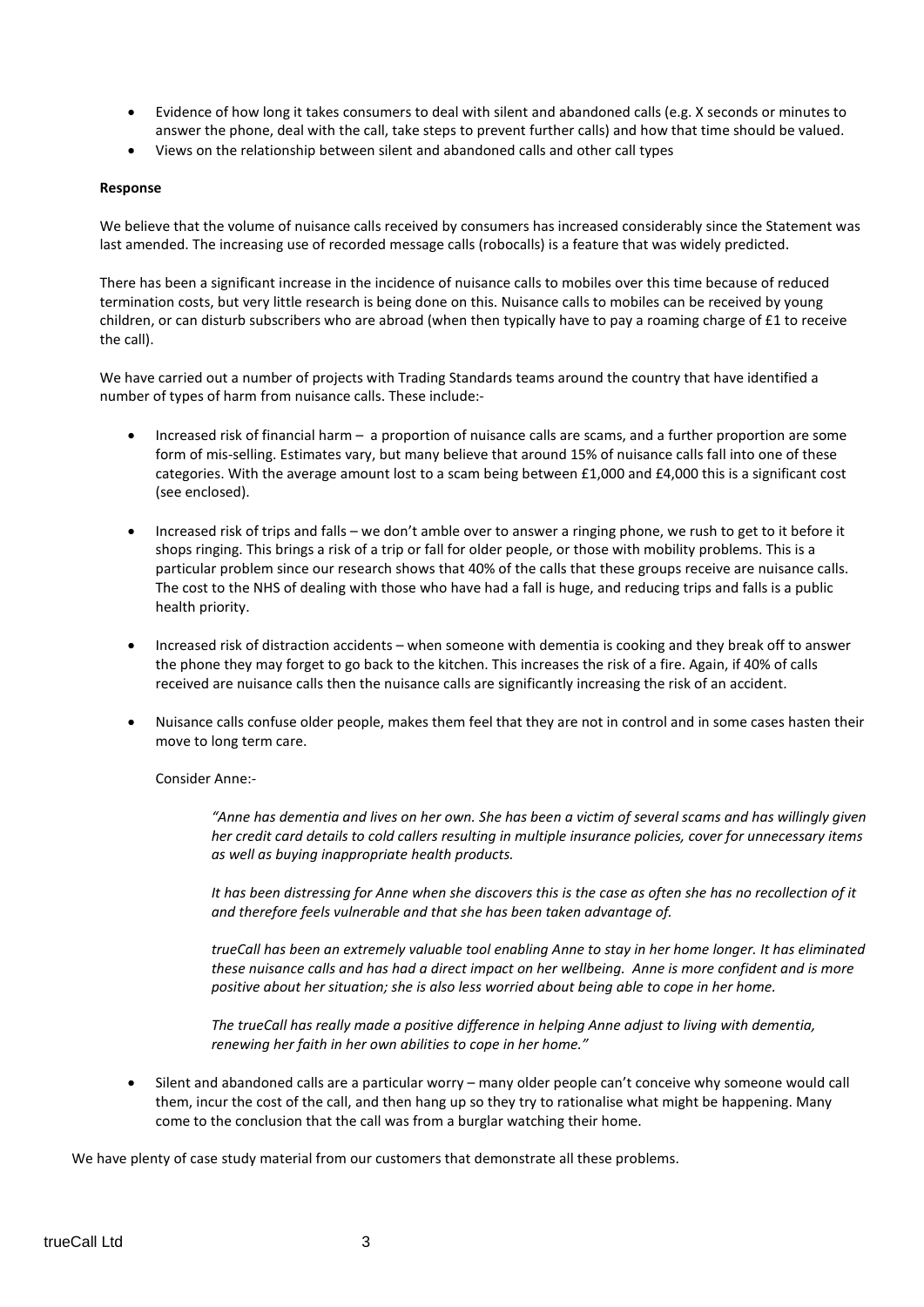#### **Question 2**

We would welcome views and evidence from stakeholders on what are the key drivers of (a) silent calls and (b) abandoned calls.

You may wish to consider the following points in your response:

- Whether the main driver for abandoned calls is the use of ACS or if there are other key drivers.
- Whether you agree with the possible reasons why consumers may receive silent calls and the extent to which they are likely to be a key driver of the overall volume of silent calls as set out in Figure 1.
- Evidence of the key drivers or silent or abandoned calls.
- Aside from mobile coverage, whether there are other issues specific to mobiles that could be causing silent or abandoned calls.
- Any information you have on how long organisations will ring consumers before disconnecting an unanswered calls (e.g. 15 seconds) or how quickly they connect consumers to a live agent (e.g. two seconds).

#### **Response**

We believe that while the industry knows what they mean by a silent call, this is not a term fully understood by consumers. When they report calls within the trueCall system they mark calls as silent calls where:-

- They pick up their phone and they hear a dial tone or NU tone
- They hear a few seconds silence before the caller speaks
- They hear the background noise of a call centre, but nobody speaks to them
- They play back their answering machine/voicemail messages they get some messages that are silent

None of these fall into Ofcom's definition of a silent call.

For this reason we believe that Ofcom's figures overstate the number of silent and abandoned calls.

#### **Question 3**

We would welcome views and evidence on the use of AMD including (a) if call centres have changed their use of AMD in recent years and if so why (b) the volume of calls made by call centres with and without the use of AMD (c) false positive rates when using AMD and any data to suggest that the accuracy of AMD has improved in recent years.

#### **Response**

We don't have any specialist knowledge to contribute here.

#### **Question 4**

We would welcome views and evidence on potential changes to the policy to help reduce the harm caused by silent and abandoned calls including those identified in Figure 2 (abandoned call rate and approach to AMD), Figure 3 (time limits for calling consumers and connecting to a live agent) and Figure 4 (good management and appropriate processes).

You may wish to consider the following points in your response:

- Views on whether it would be worth pursuing any of the potential changes identified in Figures 2 to 4 or if there are other potential changes that should be considered, for example, to make it clearer and easier for stakeholders to understand and follow or to specifically address calls made to mobile phones.
- Data indicating the likely impact of the potential changes in terms of reducing the harm caused by silent and/or abandoned calls and the potential cost of the change (both one-off and ongoing costs).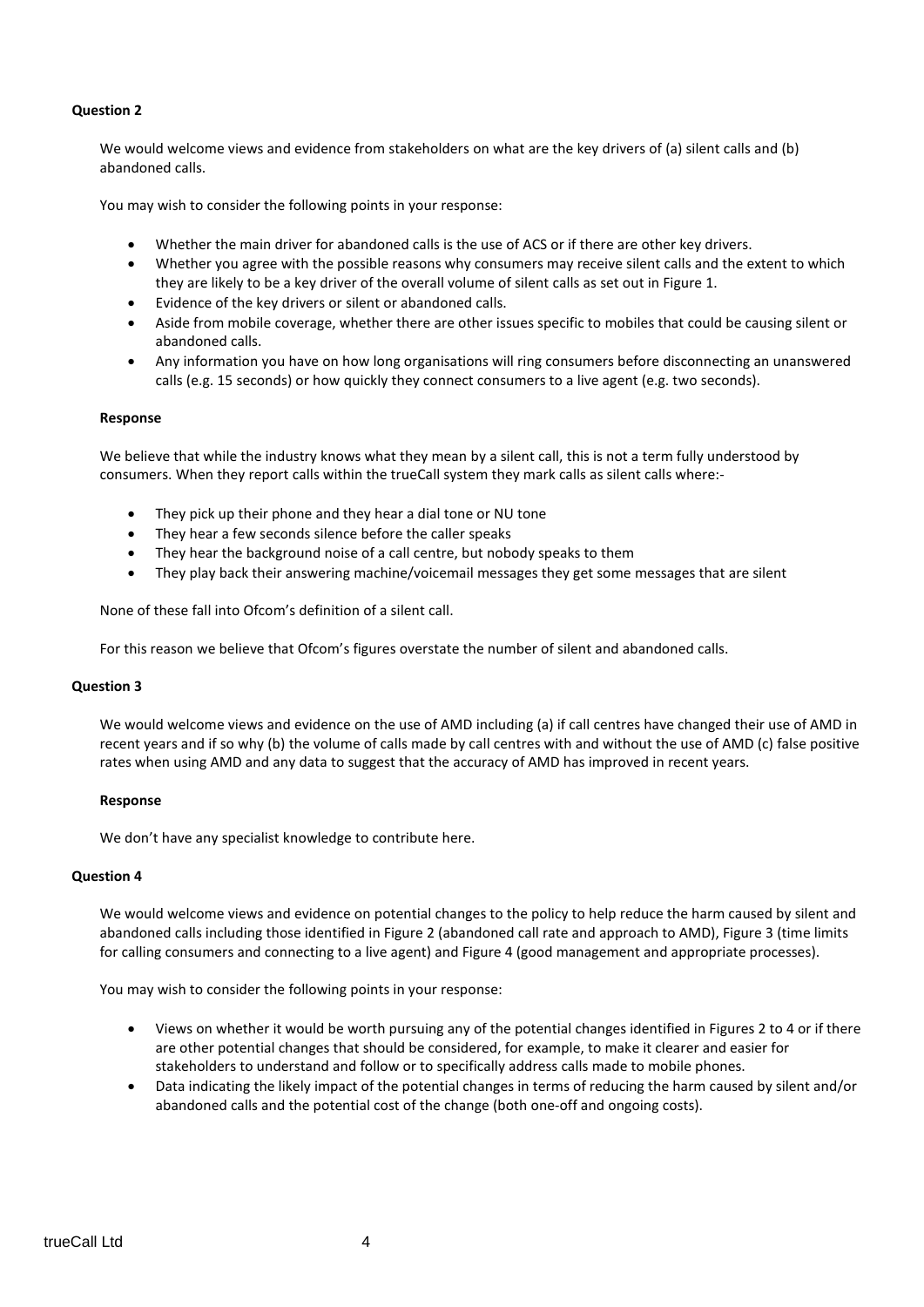#### **Response**

If the consumer has information these calls will be less frightening. Our proposals for a mandatory, returnable Caller-ID , and a Caller-ID register would go a long way to address these issues and would allow private companies to work alongside the regulators to protect consumers.

#### **Question 5**

We would welcome views and evidence on potential changes that could be made to the policy relating to the a) current five general examples of persistent misuse (misuse of automated calling systems; number-scanning; misuse of a Caller-ID facility; misuse for dishonest gain – scams; and misuse of allocated telephone numbers) or b) other examples of persistent misuse.

You may wish to consider the following points in your response:

- Whether the five general examples of persistent misuse remain relevant or if there are any changes or other types of persistent misuse that we should consider.
- Views on whether there are changes we should consider making to the policy relating to the provision of CLI information (noting the issues we set out in paragraphs 4.8 to 4.15).
- Views on whether it would be useful to clarify how we might use our persistent misuse powers in relation to calls made during unsociable hours and if so how and why.
- Views or evidence on the use of and harm caused by (a) localised CLI or multiple CLIs (b) IVM systems being used for outbound dialling where a consumer is kept on hold rather than immediately connected to a live agent.
- Whether a checklist and/or best practice guide would be use

#### **Response**

We would consider:-

- a) Rotating Caller-ID s
- b) Localised Caller-ID s
- c) Call centres hanging up when ask to identify themselves
- d) Failure to present a returnable Caller-ID
- e) Failure to register their calling number on a public register of Caller-IDs

to all be examples of misuse.

Consumers need practical guidance to help them avoid nuisance calls. Call blocking technology can be extremely effective, but the market for blockers and related services is dysfunctional. We believe that Ofcom should take the lead in giving guidance to consumers about the effectiveness of call blocking technology and call registry services so that consumers can make an informed decision.

#### **Question 6**

We have not identified any significant changes to this section of the policy, relating to the issuing of notifications, at this stage. However, we welcome views and evidence from stakeholders on any changes they consider may improve the understanding or clarity of this section of the policy

#### **Response**

The companies that Ofcom have taken action against in recent years have tended to be call centres that are generally compliant, but whose standards have slipped for a period of time. This seems to be a poor use of resources.

#### **Question 7**

We would welcome information on the current operation of the outbound call centre market, in particular:

• The size of the current outbound calling market e.g. the annual number of calls made as well as the value.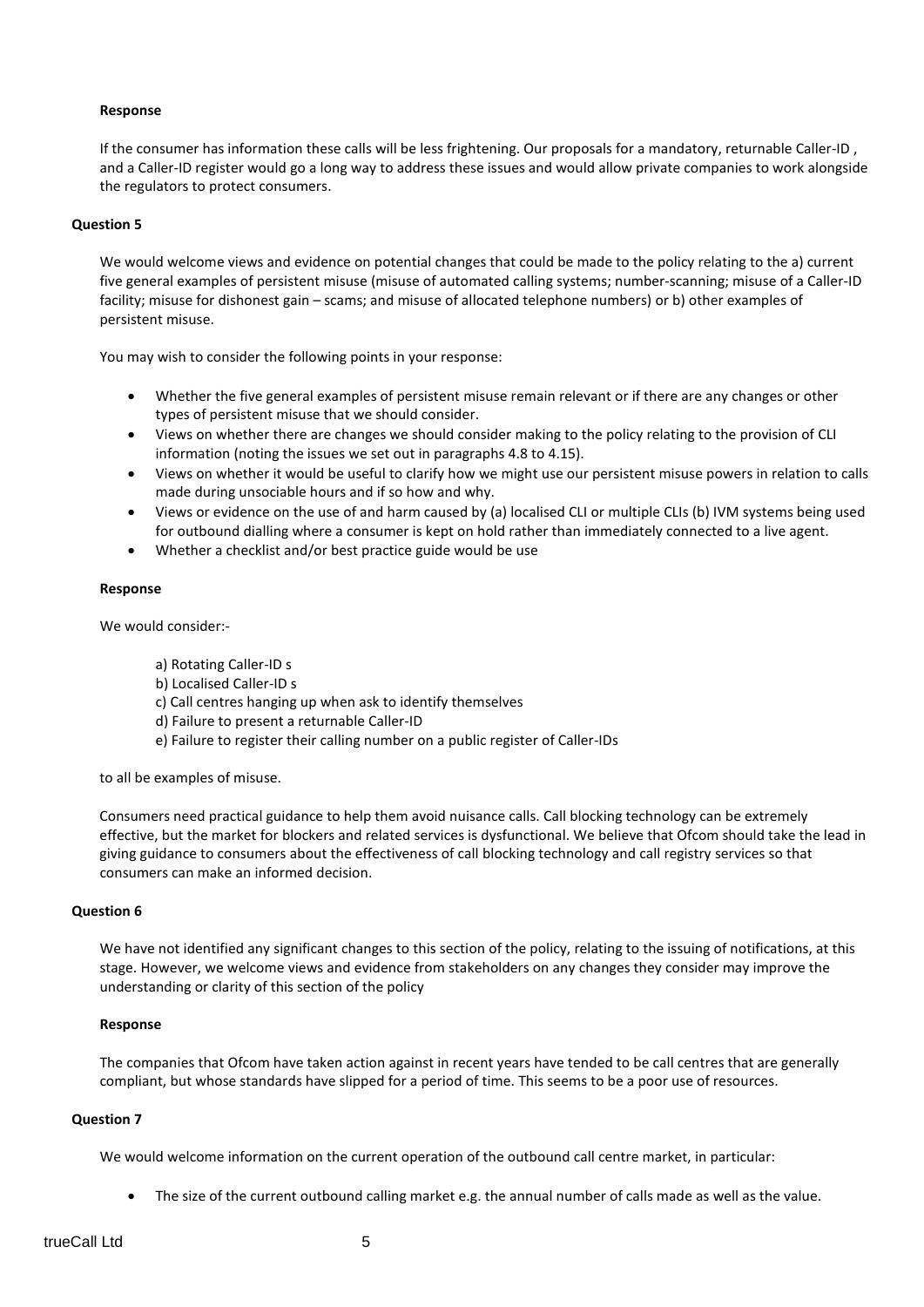- The size of total annual costs in the outbound market (where possible split by operating costs and capital costs (or depreciation)).
- The average costs per call/per agent (or per agent hour).
- The split of call centre locations (domestic or overseas) that make calls to UK numbers.

#### **Response**

We don't have any specialist knowledge to contribute here.

#### **Question 8**

We would welcome any initial views and evidence on the potential costs and benefits of any of the potential changes to the policy. In particular, whether any of the potential changes would:

- require investment in new technology or other capital costs;
- have an impact on efficiency and operating costs;
- have an impact on call-centre costs or call-centre prices (to their clients);
- affect competition in the call-centre market; and
- have a different impact on different types of call centre, and if so, what factors affect the level of impact.

#### **Response**

We don't have any specialist knowledge to contribute here.

#### **Question 9**

We would welcome any views on what factors may influence a call centre's likelihood of adhering to the current or a stricter policy.

#### **Response**

It is extremely difficult for a call centre to prove that their AMD is operating compliantly – this is due to the complexity of the formulae, and the difficulty of determining a reasoned estimate.

Simple clear rules make it easier for call centres to be compliant, and for regulators to demonstrate non-compliance. A requirement to always provide Caller-ID and to register the caller-IDs used in a public database is clear, unambiguous and are easy for call centres to follow.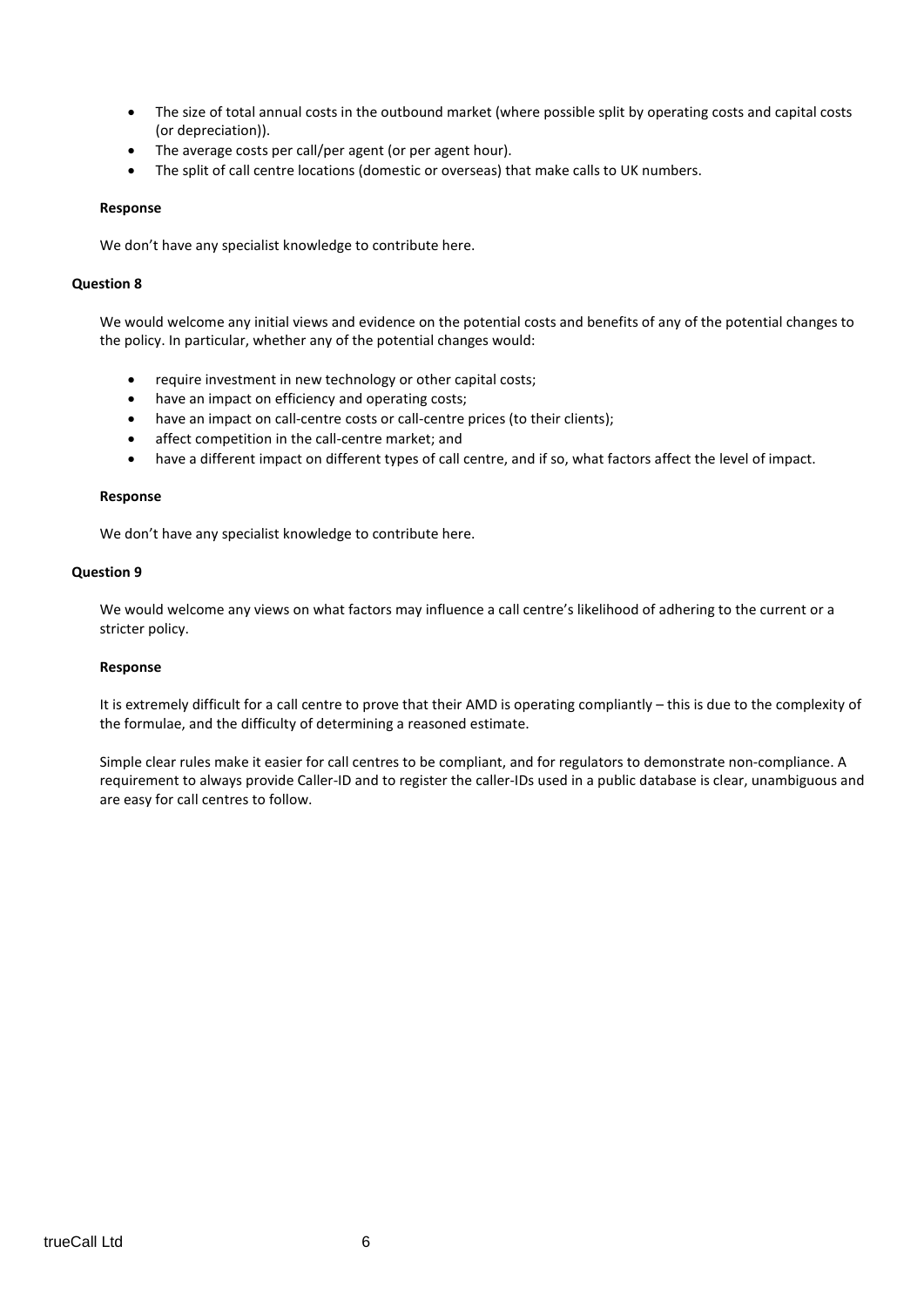# **Revealing the identity of nuisance callers** v3 3/9/2014

#### **Proposal for changes to Ofcom's Statement on Persistent Misuse**

#### **1. Summary**

When an unwanted telemarketing call arrives it imposes a burden on the recipient – annoyance, anxiety, time, etc. This cost is not borne by the caller. There are rules that govern this activity, but the rules can only be enforced if the transgressor can be identified. We believe that it is eminently reasonable that a company that is causing the public annoyance and anxiety should be required to identify itself so that it can be held to account if it breaks the rules.

We propose that Ofcom's current Persistent Misuse Statement is amended to include the following provisions:-

- 1. All telemarketing calls should carry a valid and returnable Caller-ID.
- 2. If the called party rings the Caller-ID that was delivered by a telemarketing call it should be answered by a person or a recorded message identifying the company, and the caller should be given the opportunity to opt out of receiving further calls from that company.
- 3. If a company carries out telemarketing it must register the Caller-IDs it uses with a central publicly accessible register.
- 4. That it should be considered persistent misuse if a telemarketer fails to properly identify themselves and the company that they work for when asked – for example, by hanging up on the person they called when asked.

This is proportionate – these provisions are already part of the Direct Marketing Association's selfregulatory code of conduct, they mirror provisions already in Ofcom's Persistent Misuse Statement for calls made with Automatic Calling Equipment, and the key provision has been a legal requirement in the USA since 2004.

They can be introduced quickly without primary legislation. Similar changes were made by Ofcom in 2010 in just four months. Allowing for a  $3 - 6$  month transition period for call centres, these changes could become effective within a year.

This promotes openness and transparency  $-$  it gives information and power to consumers who currently feel less helpless in the face of these calls.

#### **Can failure to identify yourself be classed as persistent misuse of a network or service?**

Section 128(5) of the Communications Act 2003 says that a person misuses a network or service if:-

'the effect or likely effect of his use of the network or service is to cause another person unnecessarily to suffer annoyance, inconvenience or anxiety'

We have lots of evidence from consumers that the inability to identify callers is a source of anxiety.

It is already a requirement of the Privacy and Electronic Communications (EC Directive) Regulations 2003 that call centres should be required to identify themselves if requested so we would strongly argue that a call centre hiding its identity is misusing the network, and that our suggested amendments would go a long way to resolving this.

The four provisions we are proposing would give consumers much more information about who was calling them. With more information available market forces would then take over :-

The companies who abused their relationship with their customers would be identified and would lose business.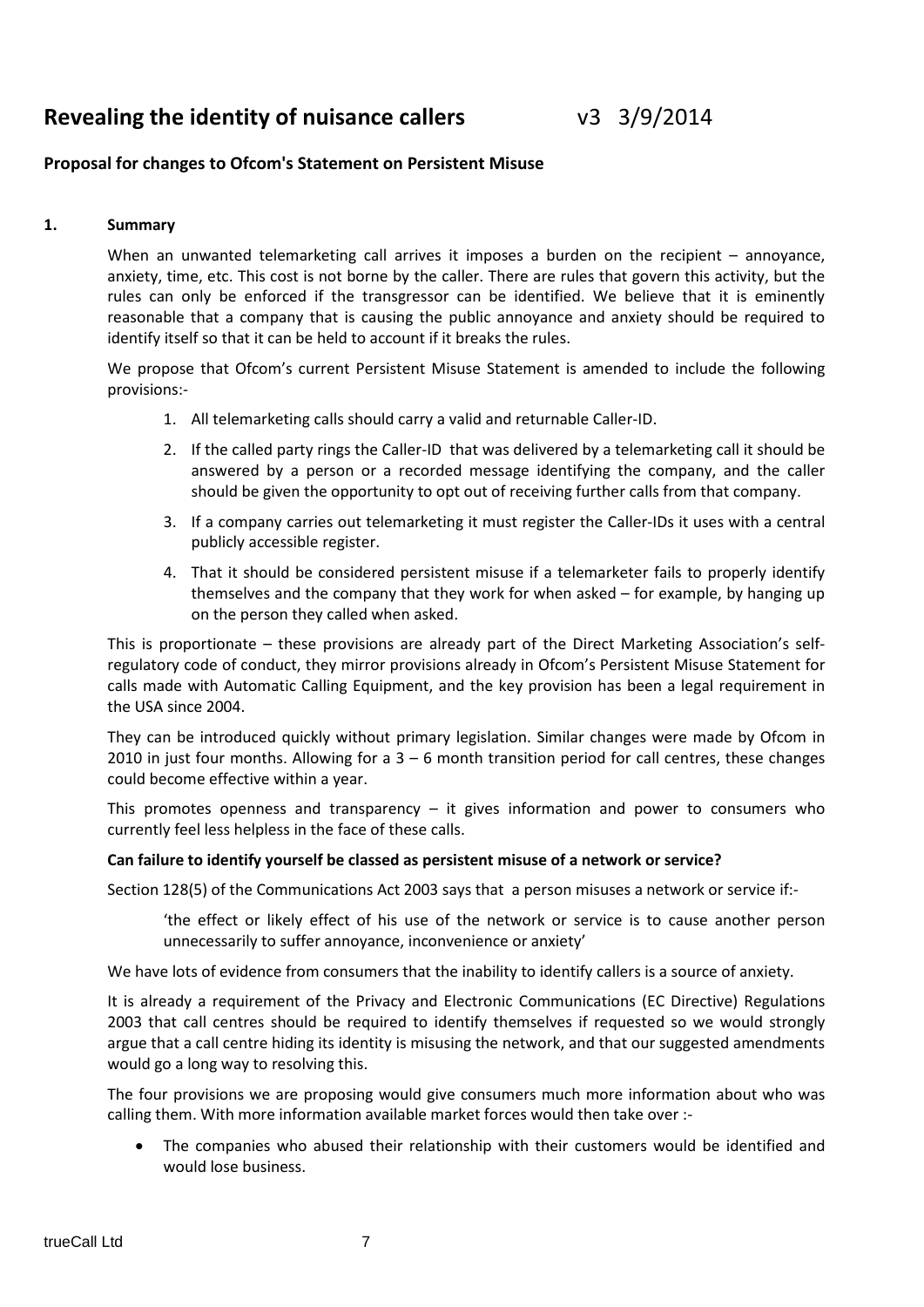• People would receive fewer calls from organisations which didn't pass on a Caller-ID, so rogue operators who didn't comply with these provisions would find fewer people prepared to answer their calls.

This is not a proposed as the solution to nuisance calls, and it will not be 100% effective but it is cheap and quick to implement and will give the pubic a lot more information than they have today. Of course some rogues will ignore it, but this argument could be applied to any change that were introduced to the Statement.

The proposed approach will be effective, is proportionate, will not damage the legitimate call centre industry, and can all be achieved quickly without primary legislation. If the rogues did ignore them they would be highlighting their own non-compliance to both the public and to the regulators.

#### **2. The problem**

- 2.1 The anonymity that the telephone system can offer makes it difficult for individuals and regulators to identify and report nuisance callers. Many calls centres do not transmit a Caller-ID. Recent research identified that around 48% of nuisance calls arrived without a diallable Caller-ID (23% were from international call centres, 11% from call centres which withheld their number, 6% were from call centres where the caller's number wasn't available (generally VoIP numbers), and 4% do transmit a Caller-ID but the number is invalid e.g. '0', '0000' or '0501').
- 2.2 Even where the Caller-ID received with a telemarketing call is valid, if you call it you often only get the unobtainable tone or continuous ringing so the caller cannot be identified.
- 2.3 Many individuals find it disturbing that they can't identify who is calling them. Alun Cairns MP made the point about call centres withholding their numbers very clearly:-

"I suppose it could be compared to someone knocking your door wearing a mask or balaclava. Would we answer the door to such an unknown caller? Of course we wouldn't. Then why do we allow it over the phone?"

2.4 When you try to identify who is calling you by asking the telemarketer to identify the company that they are calling from they will frequently give generic names or will hang up.

#### **3. The solution - changes to Ofcom's Persistent Misuse statement**

Consumers need to be able to use the Caller-ID information presented with a call to identify the company that called them. They should be able to do this either by calling the Caller-ID provided with the call, or by looking up the Caller-ID on a public database. This solution shouldn't place an undue burden on legitimate call centres.

Note that there is political support for this. In 2013 the Culture, Media and Sport Select Committee on nuisance calls said in its report 'We recommend that the Government legislates to proscribe the withholding of Caller-ID entification in telephone calls made either for marketing or for establishing marketing leads', and the All-Party Parliamentary Group on Nuisance Calls recommended that 'Every marketing call should carry valid caller line identification'.

We propose that Ofcom implements this by introducing four provisions into its Statement of Policy on the Persistent Misuse of an Electronic Communications Network or Service.

#### **3.1 Provision 1 - All telemarketing calls, charity fundraising calls, market research calls, customer service calls, calls from political parties and debt collection calls should carry a Caller-ID.**

3.1.1 This requirement is already in the Persistent Misuse statement, but it only applies to call centres who call using Automatic Calling Systems. We are just proposing that it is extended to all call centres. The DMA code already requires members to do this.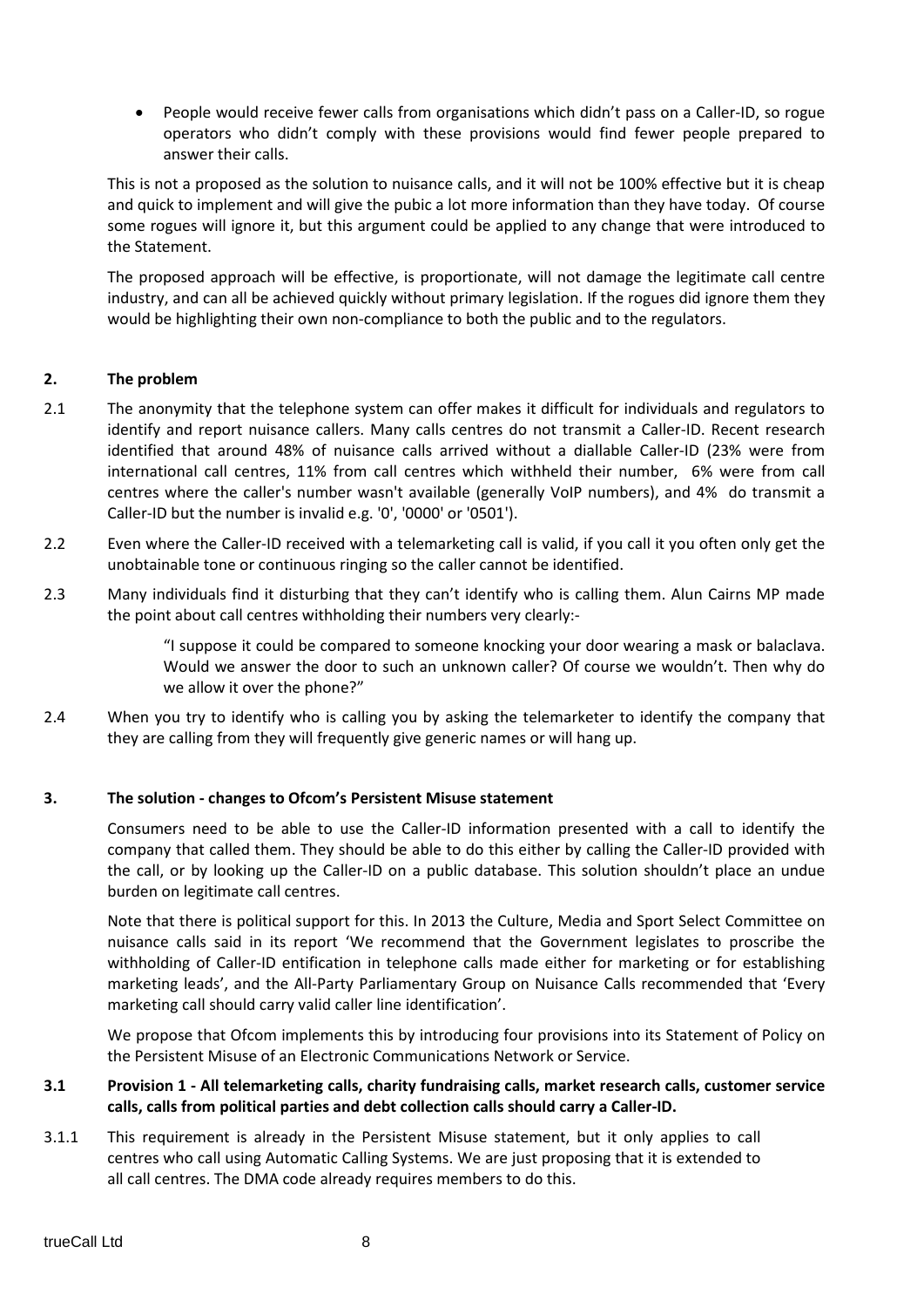3.1.2 The number presented must not be a premium rate number.

#### **Potential objections**

#### 3.1.4 **Call centres have privacy rights and should be allowed to withhold their number**

Individuals have a right under EU law to hide their identity when they make a phone call, and in some cases the law considers companies to be individuals  $-$  if they are sole traders or partnerships.

- 3.1.4.1 There are very few call centres that operate as sole traders and partnerships. They could be exempted from this provision.
- 3.1.4.2 In March 2006 Ofcom amended their Statement to class the withholding of Caller-ID an offence for call centres using Automatic Calling Systems. We are not aware of any challenges to this on the basis that a company has a right to privacy.
- 3.1.4.3 If a company can prove it has a particular need to withhold its number then there could be an exemption granted by Ofcom. It is difficult to think of a circumstance where this is required. An exemption of this sort isn't part of the US legislation, nor part of the current Ofcom Statement.

#### 3.1.5 **Call centres may send an incorrect or 'spoofed' Caller-ID**

It is possible for call centres calling from overseas, or those using VoIP systems to send a Caller-ID that is not their own either to hide them or to implicate another company. Ofcom already consider the forwarding of inauthentic or misleading Caller-ID information as persistent misuse. We have submitted a separate proposal to Ofcom and the NICC about how the problem of inauthentic Caller-ID could be reduced.

#### 3.1.6 **It is impossible for overseas call centres to forward a Caller-ID**

Overseas call centres cannot easily send a Caller-ID. Ofcom's Persistent Misuse Statement in 2010 said "Ofcom reluctantly accepts that the technological limits of international networking may result in some dialler calls being delivered to the UK without Caller-ID but flagged 'international'". Telecoms technology has advanced since 2010 and it is possible for calls from overseas networks to 'break out' into the UK network via a UK number. Overseas call centres would complain that this would add costs for them, but we would argue that it would be unfair for a UK call centre to be subject to more stringent regulation than an overseas call centre (in any case many of these companies are calling on behalf of a UK call centre). Analysis of trueCall customer statistics suggests that 31% of nuisance calls are from overseas call centres, and we know that these calls generate a huge number of complaints. International call centres should be required to be compliant.

#### 3.1.7 **Withholding Caller-ID isn't misuse**

We would argue that since Ofcom have already said in the Statement that it will regard the repeated forwarding of inauthentic or misleading Caller-ID as persistent misuse, then it is not a big step to say that the failure to provide any identifying Caller-ID is misuse, especially since this is already a requirement of the DMA code, and it is also a requirement of the USA Telemarketing Sales Rule.

#### **3.2 Provision 2 - The Caller-ID must be returnable, when you call it you must be able to fully identify the company who called them, and be able to register your opt out from future calls**

3.2.1 When the individual calls back the Caller-ID that was delivered they must either speak to a live agent or hear a recorded message. They must be able to identify the company who called them and have the opportunity to opt out of receiving further calls. Companies mustn't use this call as an opportunity to market their product unless the individual asks to be put through to a sales agent.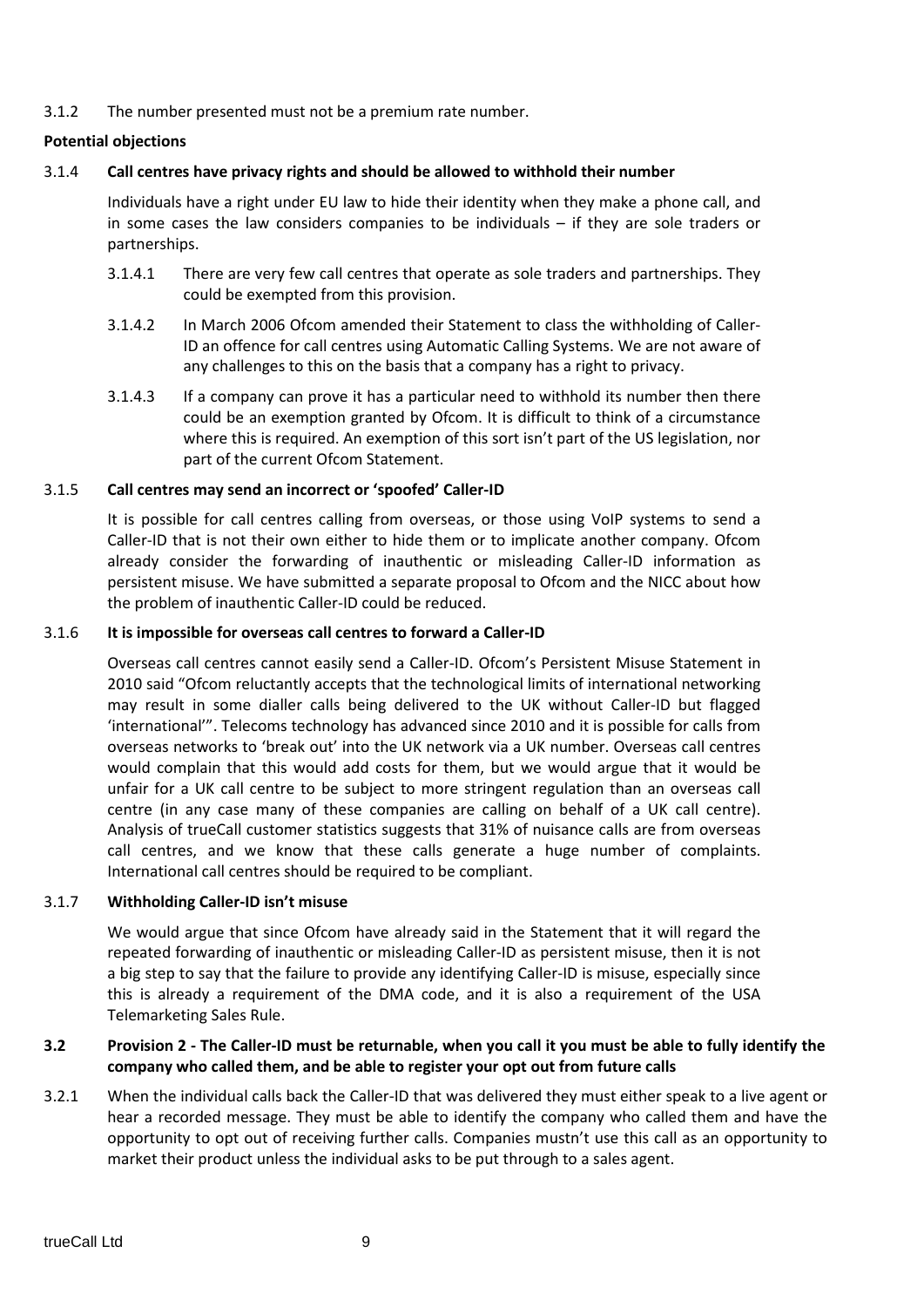3.2.2 It is important that sufficient details are given for the caller to identify the company. "You were called by The UK Energy Assessment team" is not sufficient. Callers should be told the full company name and address

#### **Potential objections**

#### 3.2.3 **It would cost too much to comply**

Companies may object on the basis of cost, but with a simple answering machine you can play a message to a caller giving details of your company, and record any caller's request not to be called again. This is already a requirement for those who use Automatic Calling Systems.

#### 3.2.4 **Some call centres use the same phone lines to make calls on behalf of a variety of clients and this makes it impossible to comply**

Many telemarketing agencies work on behalf multiple clients and that means that when a consumer calls them back to ask to be taken off their list the agency needs to work out which campaign that consumer was called on. Telemarketing companies may say that this is very difficult to do, but given that they are potentially causing consumers anxiety and annoyance by calling them it doesn't seem unreasonable for them to be required to keep proper records of who they called and when they called them. In any case those call centres that use Automatic Calling Equipment are already obliged to do this under the current persistent misuse rules so this should not be an insurmountable problem.

#### **3.3 Provision 3 - If a company carries out telemarketing it must register the Caller-IDs it uses with a central public register**

- 3.3.1 There are already a number of databases on the web to help you look up a company name from a phone number – most notably [www.WhoCallsMe.com.](http://www.whocallsme.com/) Since these are crowdsourced the data is unvalidated and may be maliciously manipulated.
- 3.3.2 We propose that a proper validated database be established that holds sufficient information to allow a consumer to look up a phone number, properly identify the company who called them, and contact details that allow them to contact the company by phone, mail or email to ask to be removed from their calling list.
- 3.3.3 The database would be 'open access' so developers can access or download the data and write their own tools to use the information, for example:
	- Existing crowdsourced database such as [www.WhoCallsMe.com](http://www.whocallsme.com/) could link to this database and alongside public comments could show accurate and verified information about the company that made the calls.
	- Nuisance calls to mobile phones are a growing problem. If access to the database were made open to third parties then app developers could provide services that tell you the name of the company who is calling you when you receive their call. This open interface model has been hugely successful for Transport For London who, by allowing access to real time data about bus and train arrivals and the availability of bicycles for hire, have encouraged a huge variety of apps to be developed [\(http://www.tfl.gov.uk/businessandpartners/syndication/16493.aspx\)](http://www.tfl.gov.uk/businessandpartners/syndication/16493.aspx)

#### **Potential objections**

#### 3.3.5 **It would cost too much to implement**

Someone would have to build and maintain this database – the natural place for this is the Telephone Preference Service. It could be funded by the telemarketing industry by a small increase in fees. (Note that fees for call centres access to the TPS have fallen in recent years).

#### **3.4 Provision 4 - It should be considered persistent misuse if a telemarketer fails to properly identify themselves and the company that they work for when asked – for example by hanging up or giving**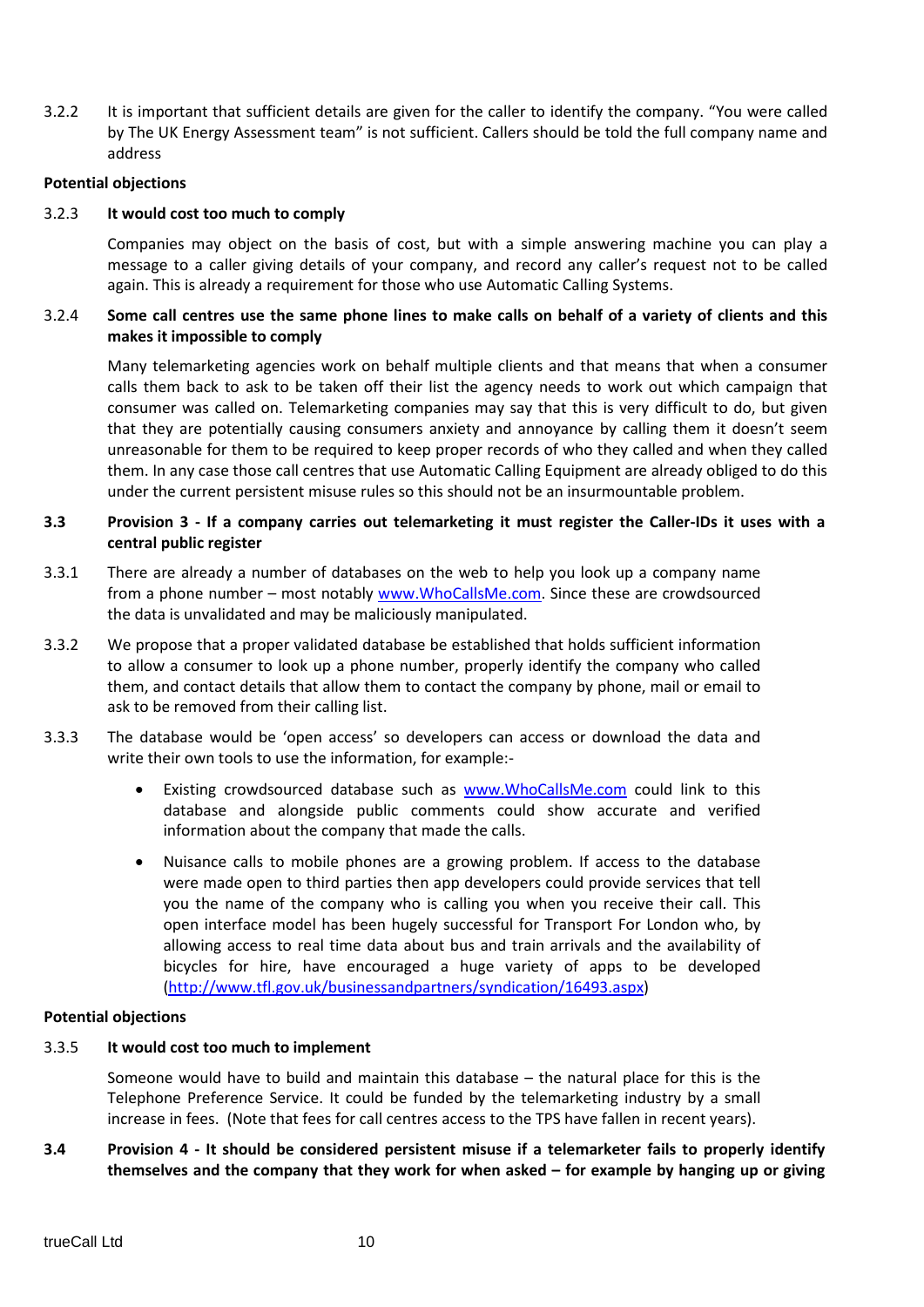#### **information that is insufficient to identify the company.**

- 3.4.1 When you try to identify who is calling you by asking the telemarketer to identify the company that they are calling from they often use misleading or generic names that can't be traced back to a real company – for example 'The Debt Advice Line', 'Personal Injury UK', 'The Energy Advisory Front', 'The UK Energy Assessment team'. When you press the caller to properly identify the company they work for  $-$  the company name, address and website  $$ they will frequently just hang up on you.
- 3.4.2 It is already a requirement of the Privacy and Electronic Communications (EC Directive) Regulations 2003 that call centres should be required to identify themselves if requested :-

'You must identify yourself when making a telesales call. If asked, you must provide a valid business address or Freephone telephone number at which you can be contacted. When using a subcontractor, the subcontractor's call centre staff must identify the instigator of the call (that is, the organisation on whose behalf they are making the call)'

(From the ICO's web site)

If a call centre fails to properly identify itself by hanging up or giving a generic name then they are contravening these regulations and are therefore misusing an electronic communications network or service.

#### **Potential objections**

3.4.3 Given that there is a legal requirement for telemarketers to identify themselves, it is difficult to see how anyone could object to this being highlighted in the statement as being a specific case of persistent misuse.

#### **General objection - Rogue companies**

3.5 It can be argued that the rogues will ignore all four provisions, but this is not a reason not to introduce them. There is a grey area between call centres that are fully complaint and those that are not compliant. These proposed changes will reduce the number of call centres that fall into this grey area, and will make it easier for regulators and consumers to identify those that are not compliant.

#### **4. What impact will this make on consumers?**

- 4.1 These proposals would give information and power to consumers who currently feel helpless in the face of these calls. With more information available, market forces could then take over :-
	- The companies who abused their relationship with their customers would be identified and would lose business.
	- People would receive fewer calls from organisations which didn't pass on a Caller-ID, so rogue operators who didn't comply with these provisions would find fewer people prepared to answer their calls.
	- If a call from a commercial organisation arrives without a Caller-ID the consumer will be doubly wary of that organisation when they take the call.

#### **5. Is this proportionate?**

- 5.1 It is important that any new regulation introduced is proportionate that it doesn't unduly impact the legitimate telemarketing industry.
- 5.2 It would be difficult for the industry to argue that the provisions we are proposing were disproportionate because all have been part of the Direct Marketing Association's Code of Practice for a number of years (see note 1 below). We would expect the industry to welcome these changes to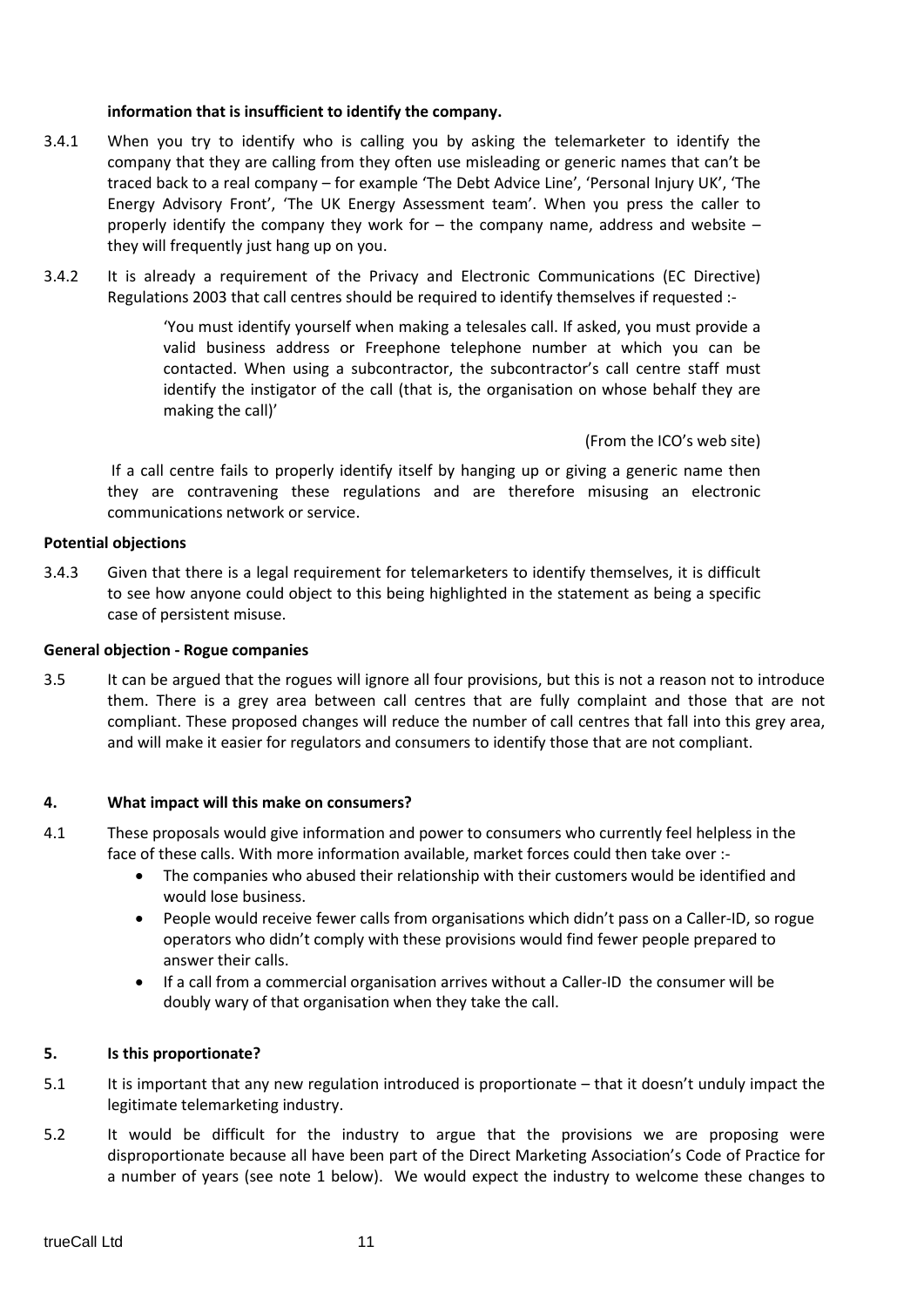level the playing field and introduce this best practice across the whole industry.

- 5.3 The first provision we are proposing the mandatory use of Caller-ID for telemarketing calls has been a legal requirement in the USA since 2004 (USA Telemarketing Sales Rule 16 CFR Part 310 – see note 2 below). The Telemarketing Sales Rule also requires this to be a number 'which is answered during regular business hours'. It has also been required in the UK since 2008 for those who use Automatic Calling Systems under Ofcom's Persistent Misuse Statement (see note 3). This Statement also requires that this is a number 'to which a return call may be made' – this is the key element of the second provision we are proposing.
- 5.4 The provisions we are proposing pass the test of proportionality they are already implemented in the legitimate call centre industry, parts of them are already a requirement in the UK under certain circumstances, and parts of them have been a legal requirement in the USA for nearly 10 years.

#### **6. Implementation**

- 6.1 Ofcom already have powers to fine those who persistently misuse an electronic communications network or service. The definition of 'Misuse' was set out in a Statement in 2006 that was revised in 2008, 2009 and 2010 to reflect changes in the telecoms landscape. Generally Ofcom revise the Statement after a consultation. This was the process that was carried out when they amended the Statement in 2008 to require users of Automated Calling Systems to pass on a Caller-ID to which a return call can be made.
- 6.2 This can be done in just a few months in 2010 Ofcom published a consultation paper on  $1<sup>st</sup>$  June, closed the consultation on  $27<sup>th</sup>$  July and published the new Statement on  $1<sup>st</sup>$  October.
- 6.3 It wouldn't be reasonable to expect call centres to become compliant immediately. It may take 3 6 months for call centres to reorganise themselves to meet these new requirements.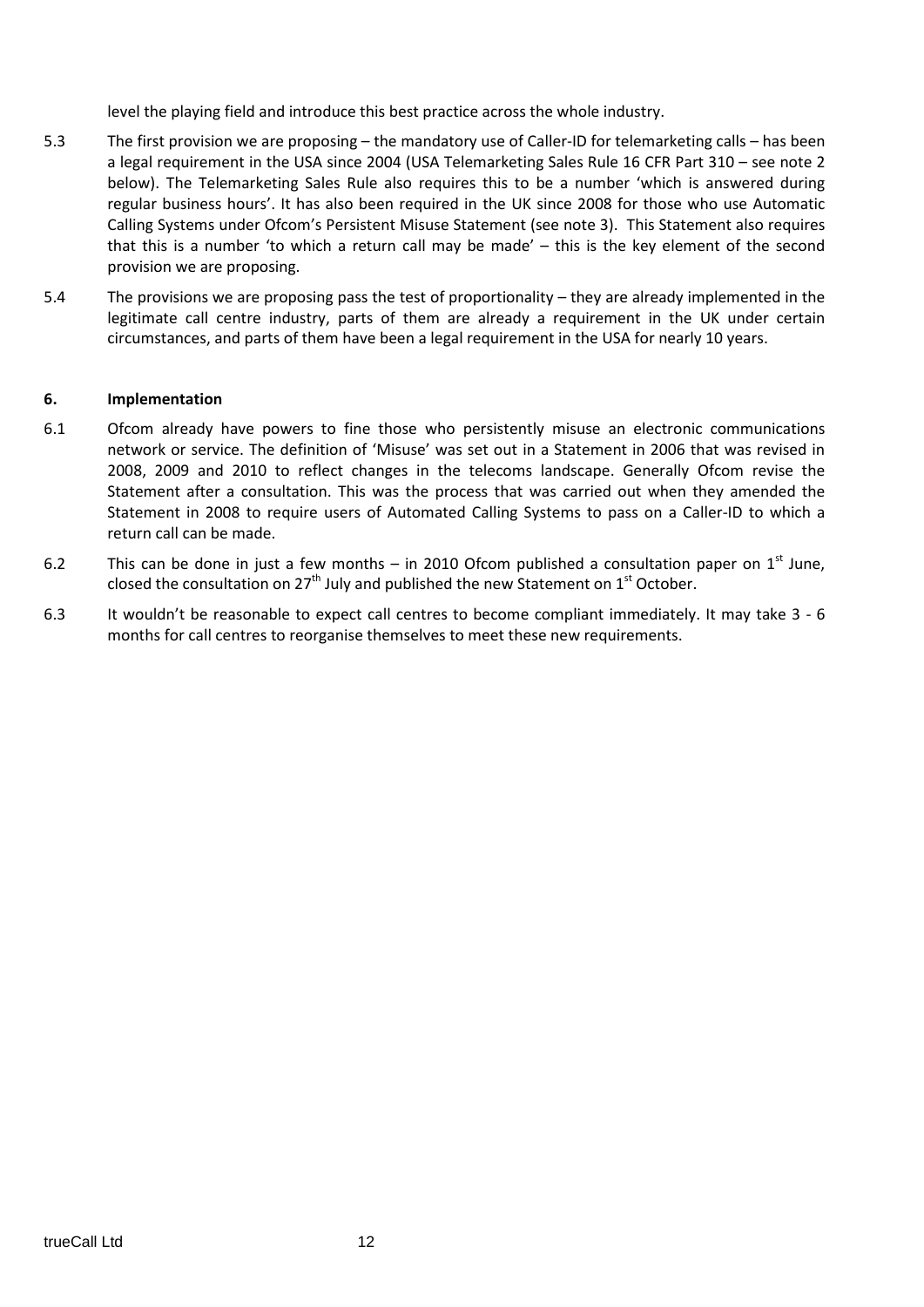| Caller<br>Line<br>Identification                          | 21.40 | When undertaking outbound calls, members must provide caller line identification to<br>which a return call may be made which is either a geographic number or a non geographic<br>number adopted as a Presentation Number which satisfies the Ofcom Guide to the use of<br><b>Presentation Numbers</b>                                                                  |
|-----------------------------------------------------------|-------|-------------------------------------------------------------------------------------------------------------------------------------------------------------------------------------------------------------------------------------------------------------------------------------------------------------------------------------------------------------------------|
| Information<br>to be given<br>when calling<br>through CLI | 21.41 | Consumers calling back on the number provided through caller line identification must,<br>either by live operator or a recorded message, be informed:                                                                                                                                                                                                                   |
|                                                           |       | a) the identity of the organisation on whose behalf the call was made (which may not<br>necessarily be the same organisation that makes the call)                                                                                                                                                                                                                       |
|                                                           |       | b) an opportunity to decline further calls from that organisation. Where the recipient<br>phones to decline further calls, they may be informed that this is not an option because of<br>the circumstances of the call, for example debt recovery, customer service, credit<br>management. If a further call is required, this must be on the same basis as 21.33 below |
|                                                           |       | c) the message must not include any marketing material and must not be used as an<br>opportunity to market to the recipient.                                                                                                                                                                                                                                            |
| Publication                                               | 21.42 | Members will record and keep up to date details of:                                                                                                                                                                                                                                                                                                                     |
| of<br>network<br>and                                      |       | - Organisation name                                                                                                                                                                                                                                                                                                                                                     |
| presentation                                              |       | - Contact details for those who wish to be added to their in house do not call list                                                                                                                                                                                                                                                                                     |
| <b>CLIs</b>                                               |       | - Network CLIs that they use                                                                                                                                                                                                                                                                                                                                            |
|                                                           |       | - Presentation CLIs that they use                                                                                                                                                                                                                                                                                                                                       |
|                                                           |       | - CLI text that they forward.                                                                                                                                                                                                                                                                                                                                           |
|                                                           |       | This data must be supplied to the Association and will be kept by them on an internal<br>database. This information will be available to the Nuisance Call Bureaux and the public<br>for purpose of allowing them to quickly identify the companies that are calling them.                                                                                              |

### **Note 1 : Direct Marketing Association Code of Practice, 4th Edition, February 2012 version**

[http://www.dma.org.uk/sites/default/files/PDF/Code%20of%20practice/COP\\_scheme4-Feb2012.pdf](http://www.dma.org.uk/sites/default/files/PDF/Code%20of%20practice/COP_scheme4-Feb2012.pdf)

# **Note 2 : USA Telemarketing Sales rule 16 CFR Part 310**

Telemarketing means a plan, program, or campaign which is conducted to induce the purchase of goods or services or a charitable contribution, by use of one or more telephones and which involves more than one interstate telephone call.

## **§ 310.4 Abusive telemarketing acts or practices.**

(a) Abusive conduct generally . It is an abusive telemarketing act or practice and a violation of this Rule for any seller or telemarketer to engage in the following conduct:

(8) Failing to transmit or cause to be transmitted the telephone number, and, when made available by the telemarketer's carrier, the name of the telemarketer\*, to any Caller-ID entification service in use by a recipient of a telemarketing call; provided that it shall not be a violation to substitute (for the name and phone number used in, or billed for, making the call) the name of the seller or charitable organization on behalf of which a telemarketing call is placed, and the seller's or charitable organization's customer or donor service telephone number, which is answered during regular business hours.

[http://www.ecfr.gov/cgi-bin/text-idx?c=ecfr&tpl=/ecfrbrowse/Title16/16cfr310\\_main\\_02.tpl](http://www.ecfr.gov/cgi-bin/text-idx?c=ecfr&tpl=/ecfrbrowse/Title16/16cfr310_main_02.tpl)

\* In the UK the networks don't allow the transmission of the name of the telemarketer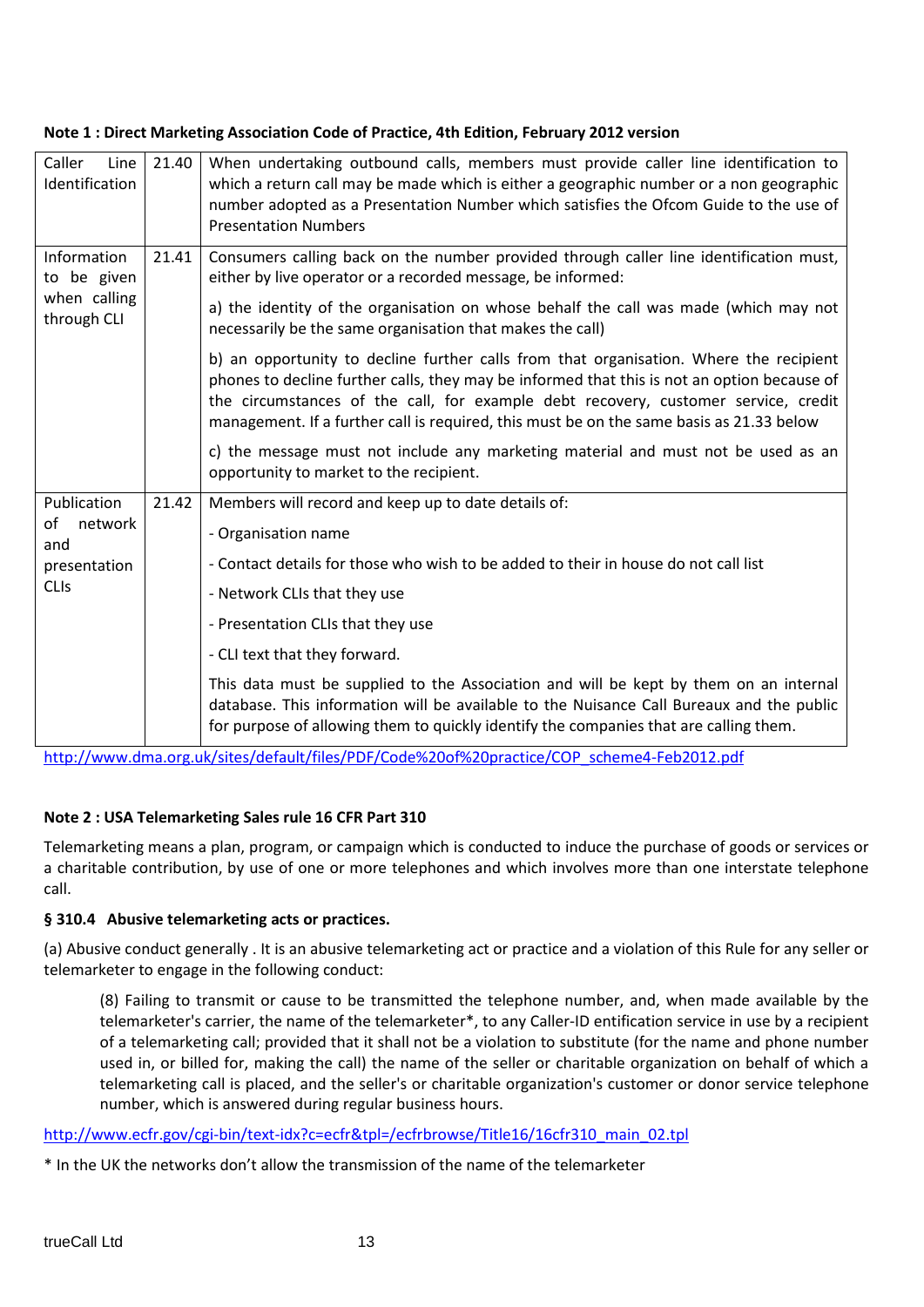#### **Note 3 : Revised Statement of policy on the Persistent Misuse of an Electronic Communications Network or service 2010**

#### **For calls made using Automated Calling Systems**

| A1.56 | For each outbound call a Caller Line Identification (CLI) number is presented to which a return<br>call may be made which is either a geographic number or a nongeographic number adopted as a<br>Presentation Number which satisfies the Ofcom Guide to the use of Presentation numbers.                                                                                                                  |
|-------|------------------------------------------------------------------------------------------------------------------------------------------------------------------------------------------------------------------------------------------------------------------------------------------------------------------------------------------------------------------------------------------------------------|
| A1.57 | Of com reluctantly accepts that the technological limits of international networking may result in<br>some dialler calls being delivered to the UK without CLI identification but flagged "international".<br>In these circumstances it is even more vital that such centres use the information message and a<br>UK based number so that they may be contacted by called parties after an abandoned call. |

#### **All telemarketing calls - Misuse of a CLI facility**

| A1.69 | CLI (as defined earlier) is a technology that identifies the number from which a call is made or<br>enables a return call to be made. Ofcom will regard the repeated forwarding of inauthentic or<br>misleading CLI information as persistent misuse. Where users have the ability to choose the CLI<br>number that is forwarded (this is known as a Presentation Number), the deliberate sending of an<br>inauthentic or misleading number from which it is not possible to identify the caller and which<br>does not enable the recipient of a call to return a message is a form of misuse. This is without<br>prejudice to a caller's right to preserve their anonymity by withholding their number. |
|-------|----------------------------------------------------------------------------------------------------------------------------------------------------------------------------------------------------------------------------------------------------------------------------------------------------------------------------------------------------------------------------------------------------------------------------------------------------------------------------------------------------------------------------------------------------------------------------------------------------------------------------------------------------------------------------------------------------------|
| A1.70 | It will also be regarded as a form of misuse to forward a CLI number that has been allocated to a<br>Premium Rate Service provider. A return caller may suffer annoyance or inconvenience by<br>unwittingly making a return call for which they are charged more than they may reasonably<br>expect.                                                                                                                                                                                                                                                                                                                                                                                                     |

<http://stakeholders.ofcom.org.uk/binaries/consultations/silentcalls/SilentCalls.pdf>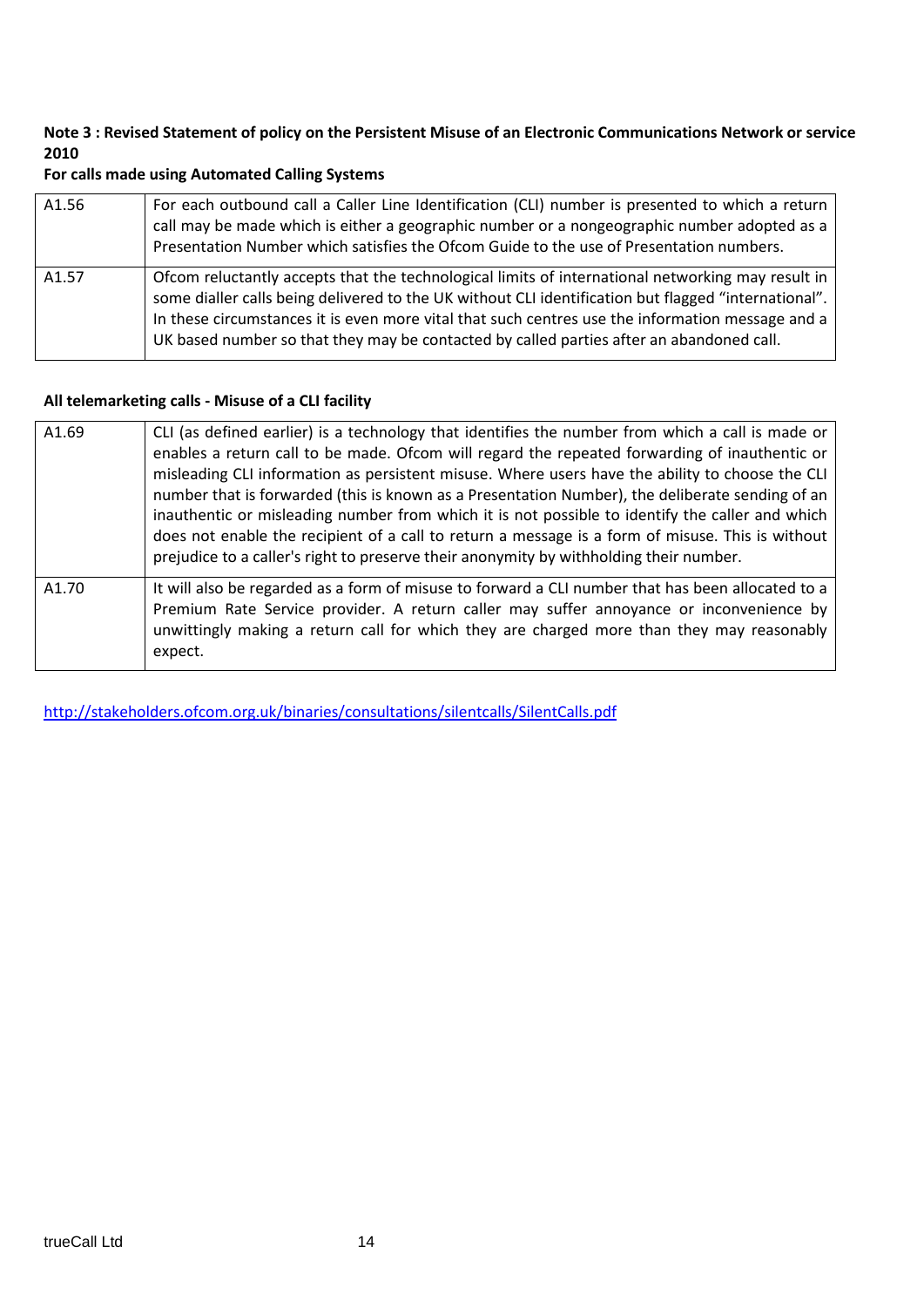# **Estimate of the number of scam phone calls received trueCall Ltd 26/2/14**

There is no official estimate available of the nuisance phone calls received by UK residents that are scams. This document attempts to make an estimate based upon data from Ofcom's Landline Nuisance Call Panel 17/05/2013.

Data was collected in diaries over four weeks between January 2013 and February 2013 from a UK nationally representative sample of 1,136 people with home landline phones. 43% of calls had the source identified – ie the type of call. For each of these call types we have estimated the proportion that are legitimate, mis-selling and scam calls as defined below:-

| Legitimate call  | Legitimate products are being sold in a legitimate way over the phone.                          |
|------------------|-------------------------------------------------------------------------------------------------|
| Mis-selling call | There is a legitimate product, but the sales techniques used are illegitimate. This may involve |
|                  | the use of illegal robocall technology, misleading or exaggerated claims for the product or     |
|                  | service, a 'hard sell' approach, the targeting and exploitation of vulnerable consumers, etc.   |
|                  | There is some financial risk or unnecessary inconvenience involved for the consumer.            |
| Scam call        | There is no legitimate product or service - the whole purpose of the approach is to deceive in  |
|                  | order to get money or personal information from you.                                            |

#### **Results**

We estimate that 15% of nuisance phone calls are scams, and a further 38% of calls are mis-selling of some form or other. 46% of calls are legitimate.

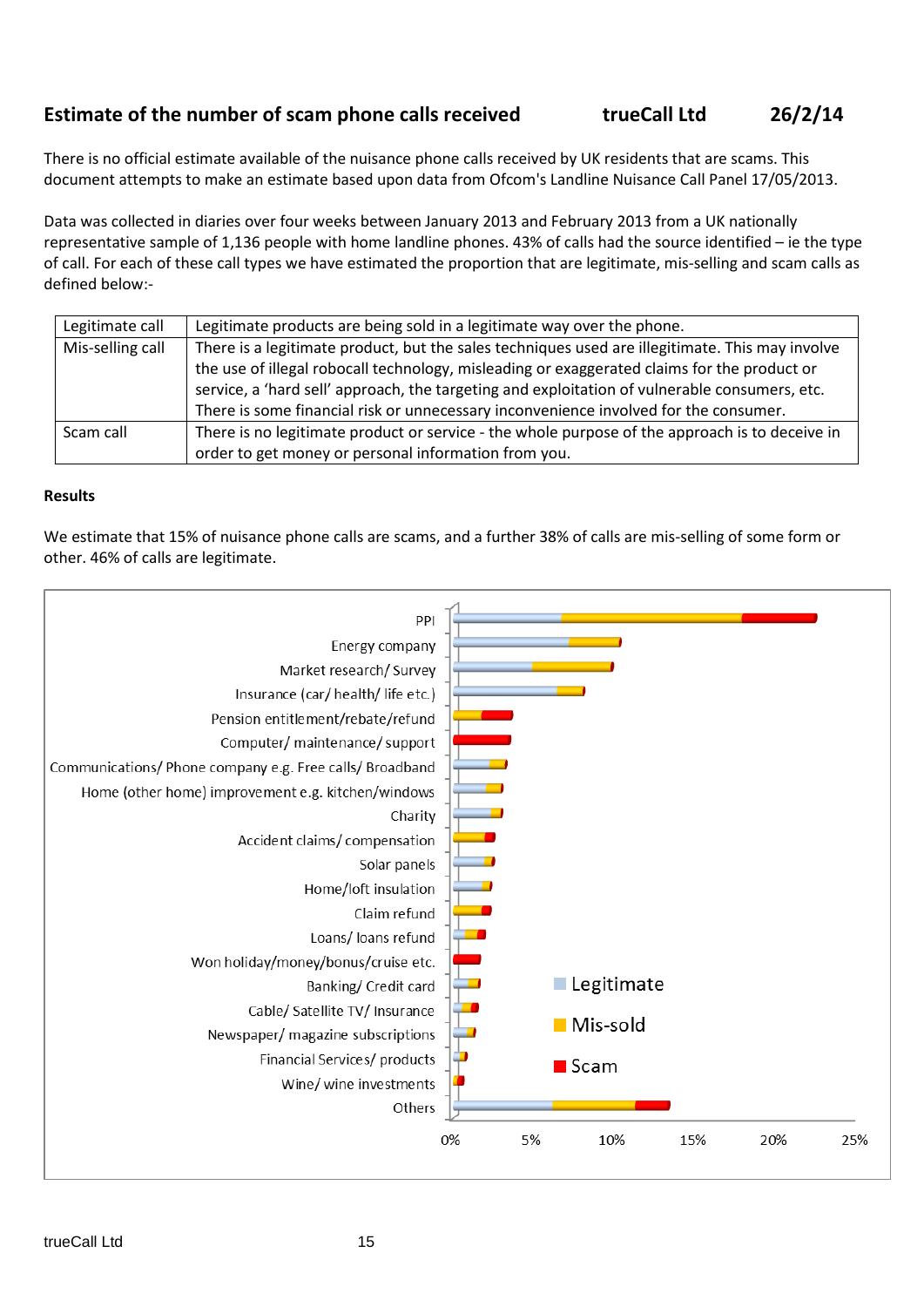

The percentages applied to each call type are shown at the bottom of this document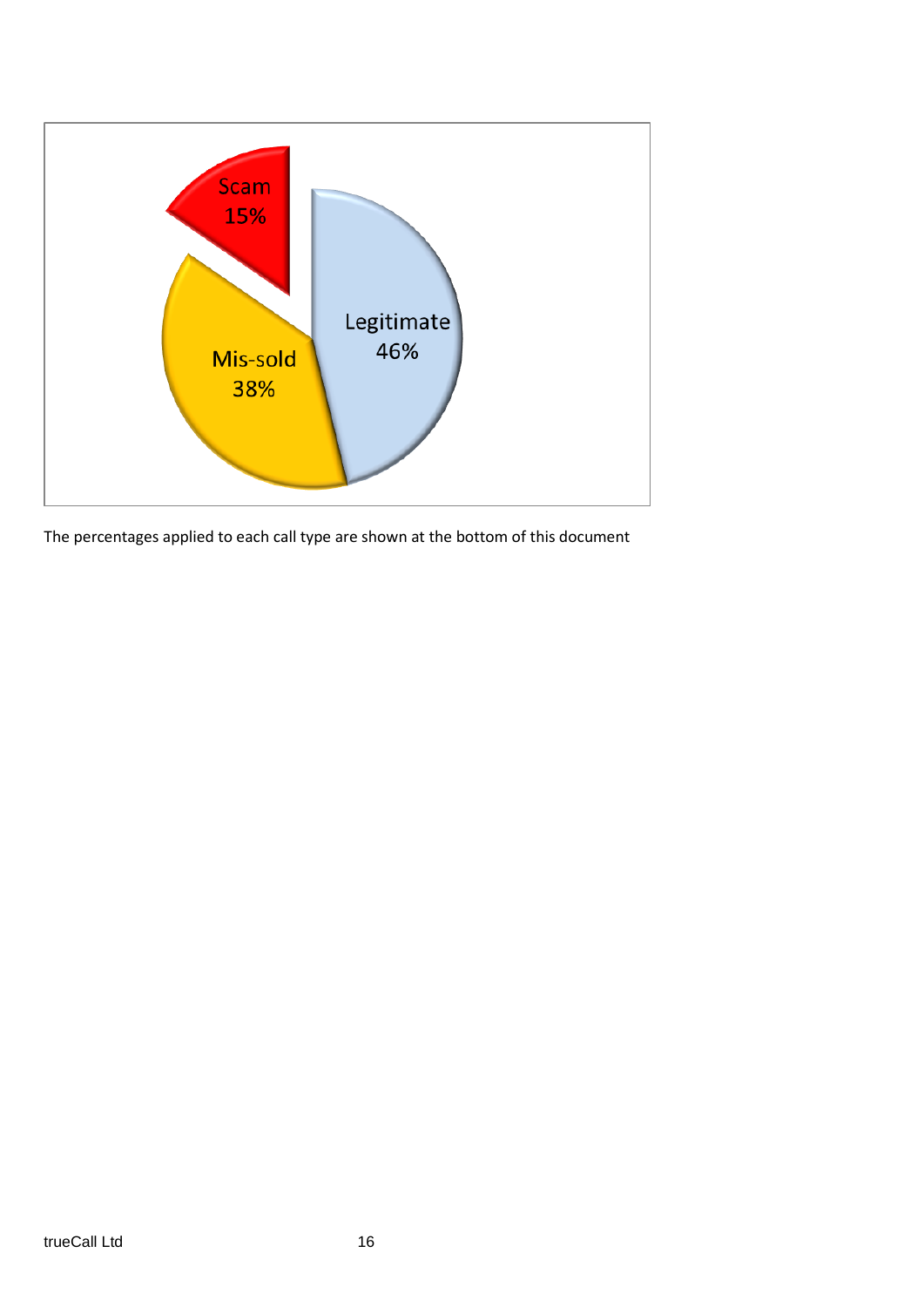# **Assessment of different call types**

| Call type                                | <b>Description</b>                                                                                                                                                                                                                                                                                                      | <b>Notes</b>                                                                                                                                                                                                                                                                              | Percentage of these |              |      | <b>Amount</b>            |
|------------------------------------------|-------------------------------------------------------------------------------------------------------------------------------------------------------------------------------------------------------------------------------------------------------------------------------------------------------------------------|-------------------------------------------------------------------------------------------------------------------------------------------------------------------------------------------------------------------------------------------------------------------------------------------|---------------------|--------------|------|--------------------------|
|                                          |                                                                                                                                                                                                                                                                                                                         |                                                                                                                                                                                                                                                                                           | Legit-<br>imate     | Mis-<br>sold | Scam | lost per<br>victim $(f)$ |
| PPI                                      | Caller offers to process you PPI claim for<br>you                                                                                                                                                                                                                                                                       | 51% of these calls are robocalls. In 2012 the OFT warned of PPI scams -<br>companies take an up-front fee of £100 - £400 but then do nothing.                                                                                                                                             | 30%                 | 50%          | 20%  | $£100 -$<br>£400         |
| Energy company                           | Energy companies calling to persuade you<br>to switch supplier                                                                                                                                                                                                                                                          | 30% of these are robocalls                                                                                                                                                                                                                                                                | 70%                 | 30%          |      |                          |
| Market research/<br>survey               | Genuine market research companies and<br>companies carrying out 'consumer<br>lifestyle surveys'                                                                                                                                                                                                                         |                                                                                                                                                                                                                                                                                           | 50%                 | 50%          |      |                          |
| Communications/<br>Phone company         | Telecoms companies calling to persuade<br>you to switch supplier                                                                                                                                                                                                                                                        | 11% of these calls are robocalls                                                                                                                                                                                                                                                          | 70%                 | 30%          |      |                          |
| Pension<br>entitlement/<br>rebate/refund | Companies offer an early release of 25%<br>of the value of your pension                                                                                                                                                                                                                                                 | 61% of these calls are robocalls. Citizens Advice say that these schemes<br>are always inadvisable and are often scams. They typically charge 20 -<br>30% of your pension, plus an up-front fee of £500. When the company<br>transfers your pension offshore the whole amount is at risk. |                     | 50%          | 50%  | £500 -<br>£10,000        |
| Accident claims/<br>compensation         | Caller asks whether you have had an<br>accident recently, or claiming that they<br>know that you have had an accident                                                                                                                                                                                                   | 9% of these calls are robocalls. Some companies encourage you to claim<br>for whiplash and out of pocket expenses whether or not you suffered loss<br>- this may be fraudulent.                                                                                                           |                     | 80%          | 20%  | $£100 -$<br>£500         |
| Insurance (car/<br>health/ life etc.)    | Company calling to offer you a<br>competitive quote on insurance                                                                                                                                                                                                                                                        |                                                                                                                                                                                                                                                                                           | 80%                 | 20%          |      |                          |
| Computer/<br>maintenance /<br>support    | The caller tells you that they are calling<br>from Microsoft and that your computer<br>has reported that you have a virus. They<br>will fix it for you. This is a scam $-$ instruct<br>you to download a virus and they will<br>then use it to steal your personal<br>information and/or charge you for its<br>removal. | A Microsoft survey in 2012 said 22 percent of computer users who had<br>received a call were conned into downloading software, 79 percent of<br>those deceived by the callers suffered some kind of financial loss. On<br>average, those who fell for the scam had £500 stolen from them. |                     |              | 100% | $£100 -$<br>£1,000       |
| Other home<br>improvements               | Company calls offering home<br>improvements e.g. kitchen/windows                                                                                                                                                                                                                                                        |                                                                                                                                                                                                                                                                                           | 70%                 | 30%          |      |                          |
| Charity                                  | Charities calling asking for donations or<br>increases in regular direct debits                                                                                                                                                                                                                                         |                                                                                                                                                                                                                                                                                           | 80%                 | 20%          |      |                          |
| Solar panels                             | Company calls offering home                                                                                                                                                                                                                                                                                             | 19% of these calls are robocalls. Companies often make dubious or                                                                                                                                                                                                                         | 80%                 | 20%          |      |                          |

trueCall Ltd 17